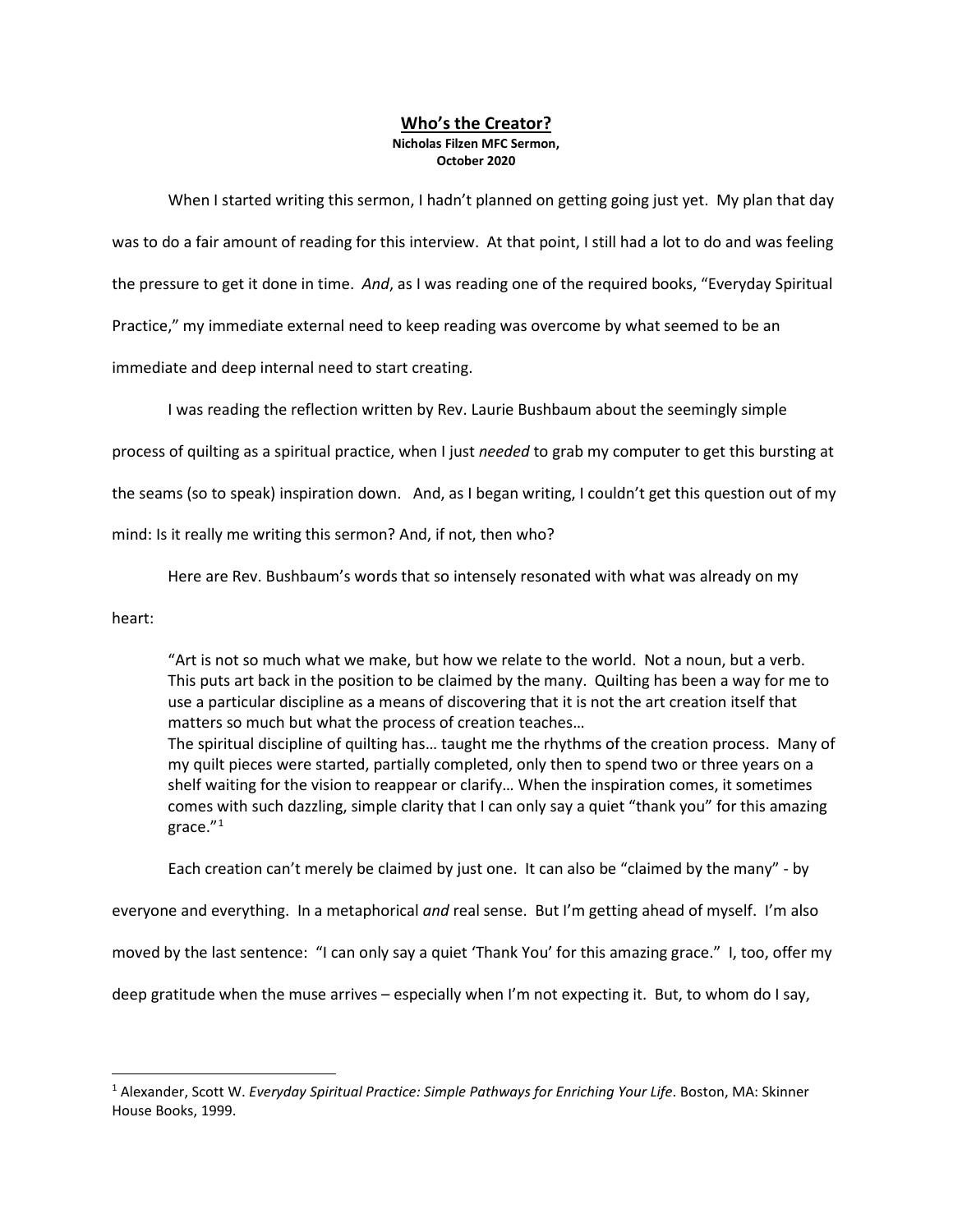"thank you?" Certainly to Rev. Bushbaum for her wisdom. But the inspiration didn't just come from her. I also did at least a little bit of the work. And, how did she and I get connected? I thank the members of the MFC for asking me to read this book. But how did the book get created? Obviously, a lot of folks influenced this creating moment. So many threads to connect!

Like I did by including Rev. Bushbaum's words, many  $20<sup>th</sup>$  and  $21<sup>st</sup>$  century composers of music in the west directly borrow from their musical ancestors to enhance their own works (not to say that this homily is anywhere near the brilliant music compositions of folks like Stravinsky or Prokofiev). There was even a whole "period" of music referred to as neo-classical, when composers, like the two guys I just mentioned, intentionally played with the melodies and styles of earlier masters to make something new. Similarly, modern DJ's are masterful at seamlessly weaving together different songs or making remixes of those songs. Again, to create something new. An apparent instantaneous sound quilt creation. As these "new" creations happen, I return to my previous question: who was actually creating these works? The original composer alone? The modern musician creating the new thing by themself? Someone or something else entirely?

There's a type of theology directly tied to early 20<sup>th</sup> century Unitarian history called Process theology, created and refined at least initially by Alfred North Whitehead and Henry Wieman (you all may have heard of them). They argue in a few more words than I'm going to use here that creation is not fixed. It's always emerging. In process. Moment to moment. Our communities, the world, even each of us as individual creatures are constantly becoming, based on all the direct and indirect interactions and experiences we've had now and in the past. And *for them*, God is actively involved.

As religious naturalist Dr. Ursula Goodenough argues, Nature herself is constantly emerging. She uses the Latin phrase "Natura Naturans," or "nature naturing." Nature becoming nature by being nature in an endless process. The Haudenosaunee creation story gift from what would have been our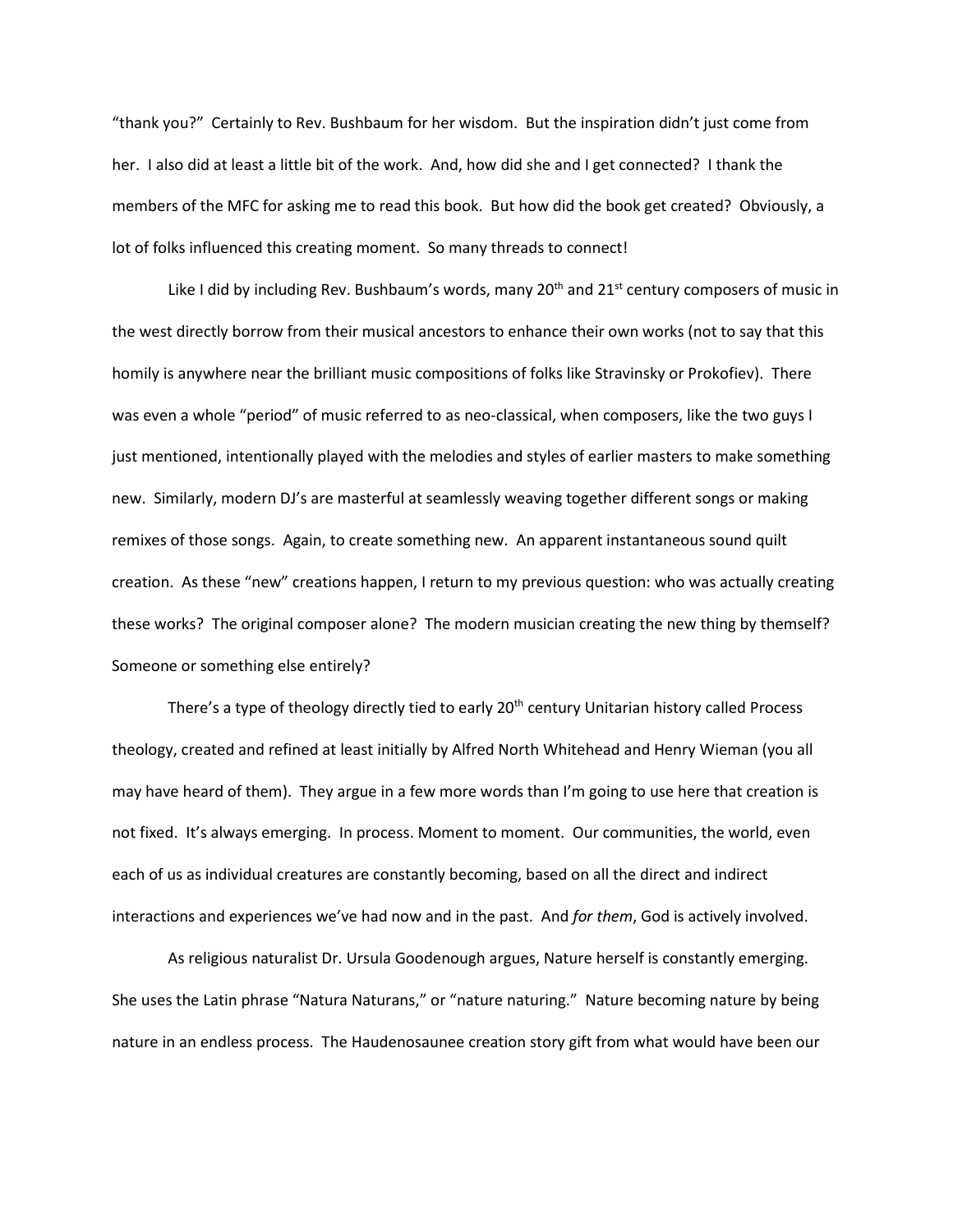Time for All Ages today, in which creation is shared among all creatures in the animal kin-dom, is a lovely mythos for this process.

UU ethicist Dr. Sharon Welch (who many of you probably know), is notorious for loving jazz. She attends jazz performances regularly and often uses it as metaphor in her teaching - both the aesthetics and philosophy of it. A metaphor that really resonates with me, too. Though I come from more of a classical background, jazz just makes more sense to me now. Jazz and classical music both *become* music when musicians transfer it from the page to an audible artform. This itself is a beautiful manifestation of co-creation. Yet, jazz also has this built in component of improvisation. Creation on the fly. Or is it? Importantly, when Wynton Marsalis improvises, he's not simply making up random notes in a vacuum. He's doing it in relation to the pre-specified chords and styles, the notes he played previously, and the other artists with whom he's performing. And of course, the audience hearing the performance plays a role, too. This is powerful and compelling metaphor for how life itself is constantly becoming. Constantly being created, co-created, and re-created in relationship to others now and in the past. "[Life] is… how we relate to the world. Not a noun, but a verb. This puts [life] back in the position to be claimed by the many."

If life is a relational artform, then so, too, is justice. Life cannot truly be relational without it. When co-creating justice, it's imperative that there's an awareness and intentionality about which voices, bodies, and experiences are privileged in the process of creation; and are most impacted by what and how we create. Intentional action at the most vulnerable connection points of our interdependent web is required. Without deliberate, shared, *Divine* action, the whole web could break apart. (Something that too often feels like it could happen at any moment when the bodies and lives of folks like Breonna Taylor and George Floyd seem to matter so little to a destructive system and the power players keeping it in service to themselves.) Yet, we, as individuals and as a community, create the situation in which justice can flourish and oppression can wither. We have the ability and responsibility